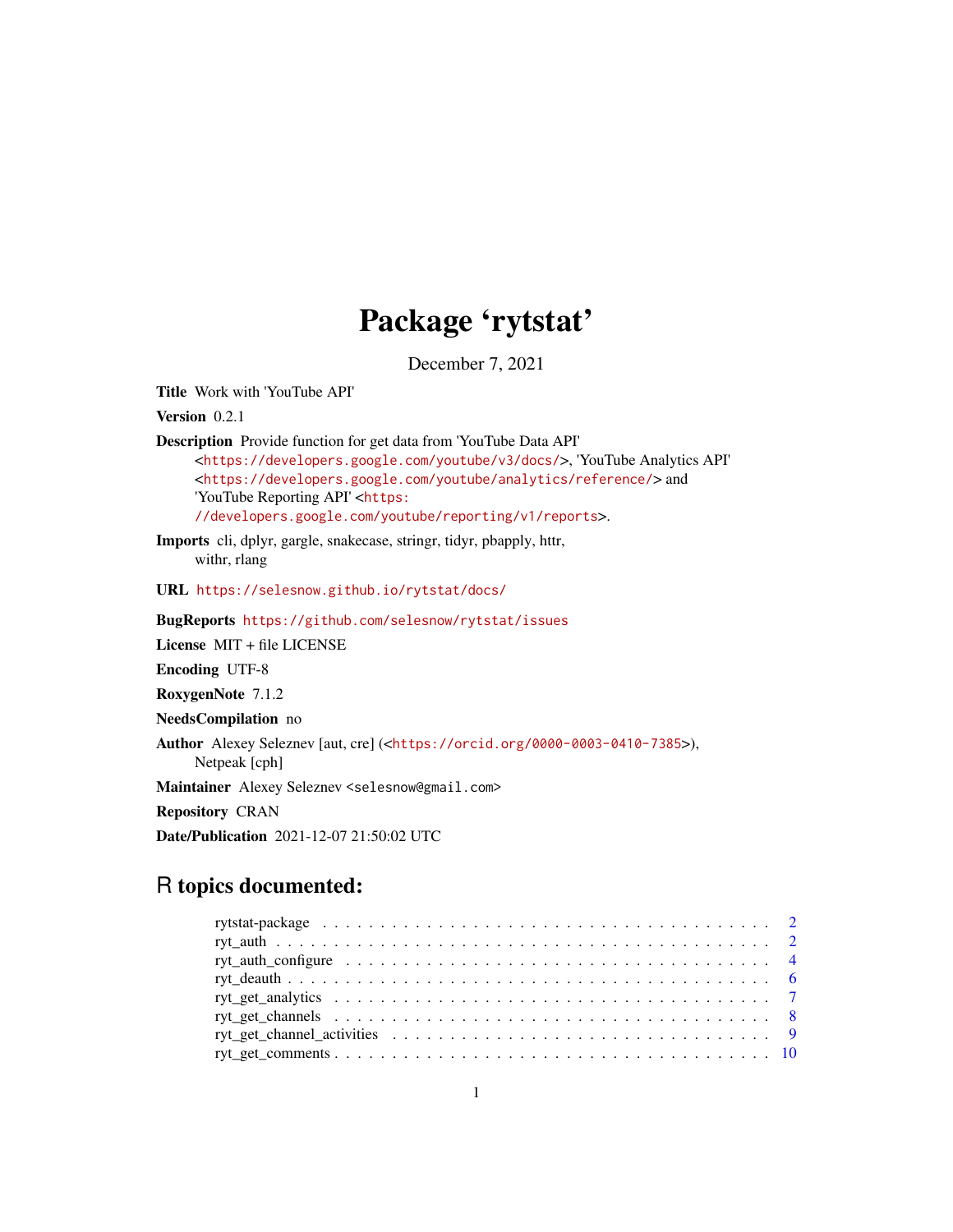#### <span id="page-1-0"></span>2 ryt\_auth

rytstat-package *rytstat: Work with 'YouTube API'*

#### Description

Provide function for get data from 'YouTube Data API' <https://developers.google.com/youtube/v3/docs/>, 'YouTube Analytics API' <https://developers.google.com/youtube/analytics/reference/> and 'YouTube Reporting API' <https://developers.google.com/youtube/reporting/v1/reports>.

#### Author(s)

Maintainer: Alexey Seleznev <selesnow@gmail.com> [\(ORCID\)](https://orcid.org/0000-0003-0410-7385)

Other contributors:

• Netpeak [copyright holder]

#### See Also

Useful links:

- <https://selesnow.github.io/rytstat/docs/>
- Report bugs at <https://github.com/selesnow/rytstat/issues>

<span id="page-1-1"></span>ryt\_auth *Authorization in YouTube API*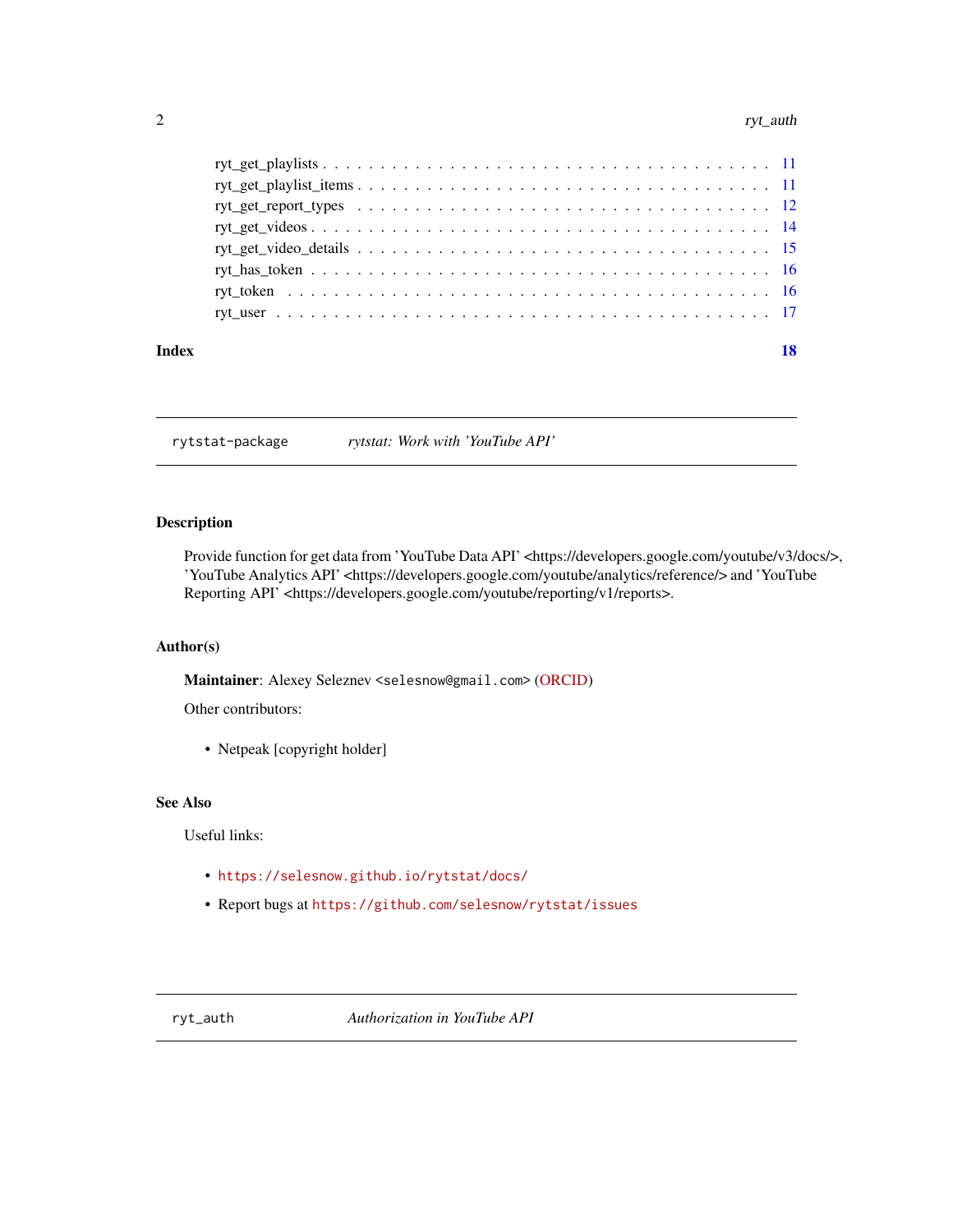<span id="page-2-0"></span>ryt\_auth 3

#### **Description**

Authorize rytstat to view and manage your YouTube Account. This function is a wrapper around [gargle::token\\_fetch\(\)](#page-0-0).

By default, you are directed to a web browser, asked to sign in to your Google account, and to grant rytstat permission to operate on your behalf with YouTube. By default, with your permission, these user credentials are cached in a folder below your home directory, from where they can be automatically refreshed, as necessary. Storage at the user level means the same token can be used across multiple projects and tokens are less likely to be synced to the cloud by accident.

If you are interacting with R within a browser (applies to RStudio Server, RStudio Workbench, and RStudio Cloud), you need a variant of this flow, known as out-of-band auth ("oob"). If this does not happen automatically, you can request it yourself with use\_oob = TRUE or, more persistently, by setting an option via options(gargle\_oob\_default = TRUE).

#### Usage

```
ryt_auth(
  email = gargle::gargle_oauth_email(),
 path = NULL,cache = gargle::gargle_oauth_cache(),
  use_oob = gargle::gargle_oob_default(),
  token = NULL
)
```
#### Arguments

| email   | Optional. Allows user to target a specific Google identity. |
|---------|-------------------------------------------------------------|
| path    | Path to JSON file with identifying the service account      |
| cache   | Specifies the OAuth token cache.                            |
| use_oob | Whether to prefer "out of band" authentication.             |
| token   | A token with class Token 2.0 or an object of                |

#### Details

Most users, most of the time, do not need to call  $ryt_aut()$  explicitly – it is triggered by the first action that requires authorization. Even when called, the default arguments often suffice. However, when necessary, this function allows the user to explicitly:

- Declare which Google identity to use, via an email address. If there are multiple cached tokens, this can clarify which one to use. It can also force rytstat to switch from one identity to another. If there's no cached token for the email, this triggers a return to the browser to choose the identity and give consent. You can specify just the domain by using a glob pattern. This means that a script containing email = "\*@example.com" can be run without further tweaks on the machine of either alice@example.com or bob@example.com.
- Use a service account token or workload identity federation.
- Bring their own Token 2.0.
- Specify non-default behavior re: token caching and out-of-bound authentication.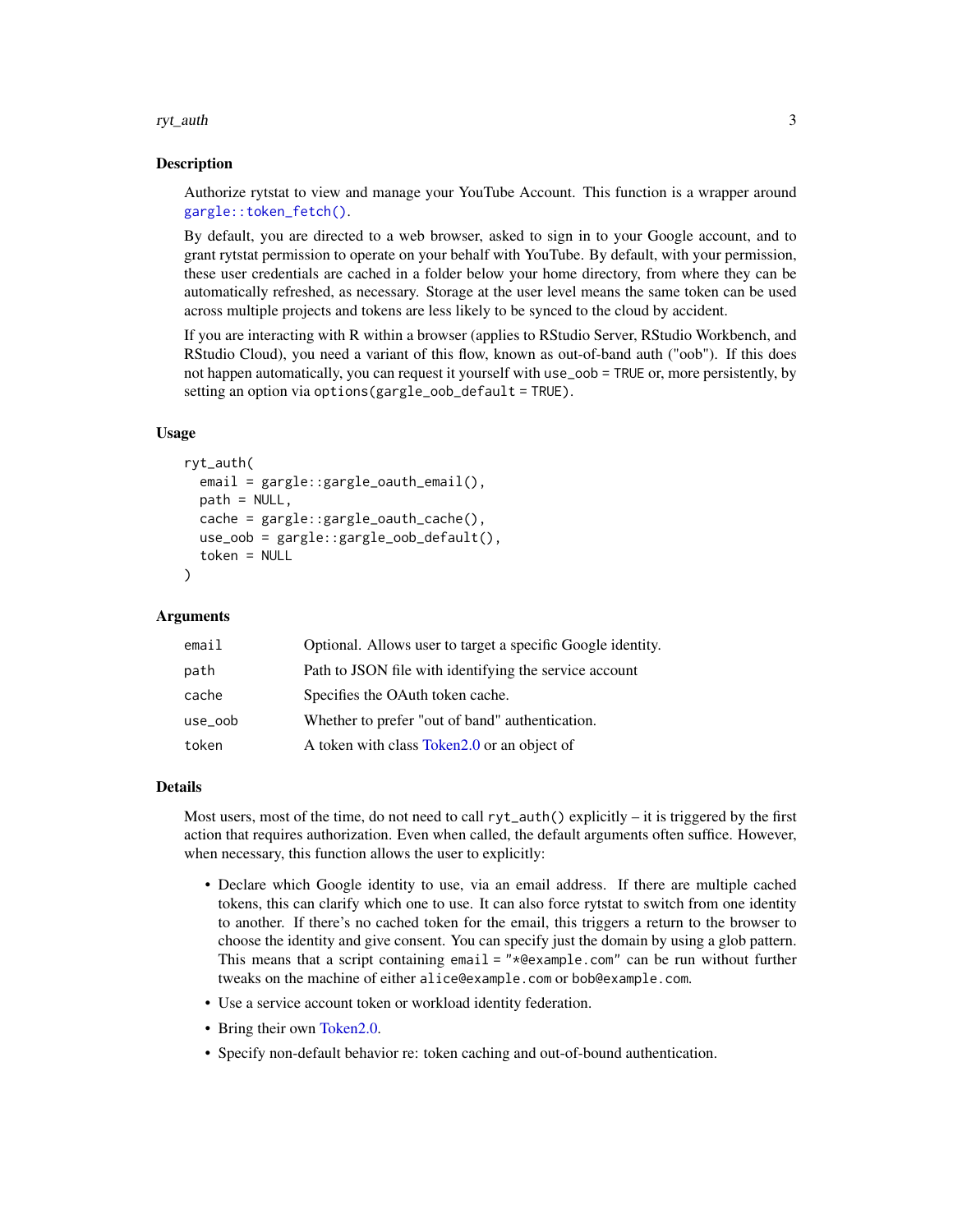<span id="page-3-0"></span>• Customize scopes.

For details on the many ways to find a token, see [gargle::token\\_fetch\(\)](#page-0-0). For deeper control over auth, use [ryt\\_auth\\_configure\(\)](#page-3-1) to bring your own OAuth app or API key. Read more about gargle options, see [gargle::gargle\\_options.](#page-0-0)

#### Value

[Token2.0](#page-0-0)

# See Also

Other auth functions: [ryt\\_auth\\_configure\(](#page-3-1)), [ryt\\_deauth\(](#page-5-1))

#### Examples

```
## Not run:
## load/refresh existing credentials, if available
## otherwise, go to browser for authentication and authorization
ryt_auth()
## force use of a token associated with a specific email
ryt_auth(email = "yourname@example.com")
## force a menu where you can choose from existing tokens or
## choose to get a new one
ryt_auth(email = NA)
## -----------------------
## use own OAuth client app
ryt_auth_configure(
   path = "path/to/your/oauth_client.json"
)
ryt_auth(email = "yourname@example.com")
## End(Not run)
```
<span id="page-3-1"></span>ryt\_auth\_configure *Edit and view auth configuration*

# <span id="page-3-2"></span>Description

These functions give more control over and visibility into the auth configuration than  $ryt_aut()$ does. ryt\_auth\_configure() lets the user specify their own:

- OAuth app, which is used when obtaining a user token.
- API key. If rytstat is de-authorized via [ryt\\_deauth\(\)](#page-5-1), all requests are sent with an API key in lieu of a token. See the vignette [How to get your own API credentials](https://gargle.r-lib.org/articles/get-api-credentials.html) for more. If the user does not configure these settings, internal defaults are used. ryt\_oauth\_app() and ryt\_api\_key() retrieve the currently configured OAuth app and API key, respectively.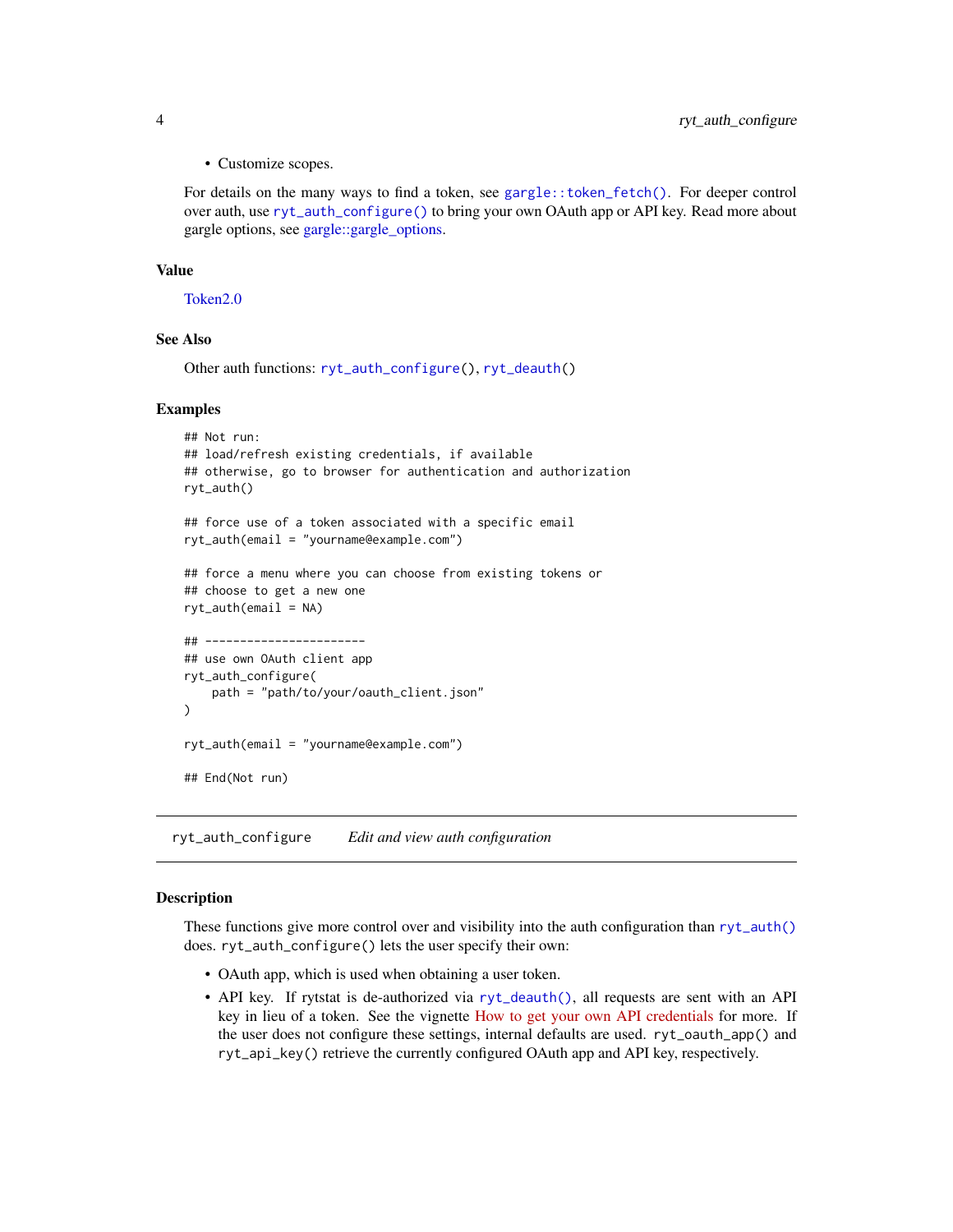# <span id="page-4-0"></span>Usage

ryt\_auth\_configure(app, path, api\_key)

ryt\_auth\_cache\_path()

ryt\_open\_auth\_cache\_folder()

ryt\_api\_key()

ryt\_oauth\_app()

#### Arguments

| app     |                                                                                                                                                                                                                            |
|---------|----------------------------------------------------------------------------------------------------------------------------------------------------------------------------------------------------------------------------|
| path    | JSON downloaded from Google Cloud Platform Console, containing a client<br>id (aka key) and secret, in one of the forms supported for the txt argument of<br>isonlite::fromJSON() (typically, a file path or JSON string). |
| api_key | API key.                                                                                                                                                                                                                   |

# Value

- ryt\_auth\_configure(): An object of R6 class [gargle::AuthState,](#page-0-0) invisibly.
- ryt\_oauth\_app(): the current user-configured [httr::oauth\\_app\(\)](#page-0-0).
- ryt\_api\_key(): the current user-configured API key.

#### See Also

Other auth functions: [ryt\\_auth\(](#page-1-1)), [ryt\\_deauth\(](#page-5-1))

#### Examples

```
## Not run:
# see and store the current user-configured OAuth app (probaby `NULL`)
(original_app <- ryt_oauth_app())
# see and store the current user-configured API key (probaby `NULL`)
(original_api_key <- ryt_api_key())
if (require(httr)) {
 # bring your own app via client id (aka key) and secret
 google_app <- httr::oauth_app(
    "my-awesome-google-api-wrapping-package",
   key = "YOUR_CLIENT_ID_GOES_HERE",
   secret = "YOUR_SECRET_GOES_HERE"
 )
 google_key <- "YOUR_API_KEY"
 ryt_auth_configure(app = google_app, api_key = google_key)
```
# confirm the changes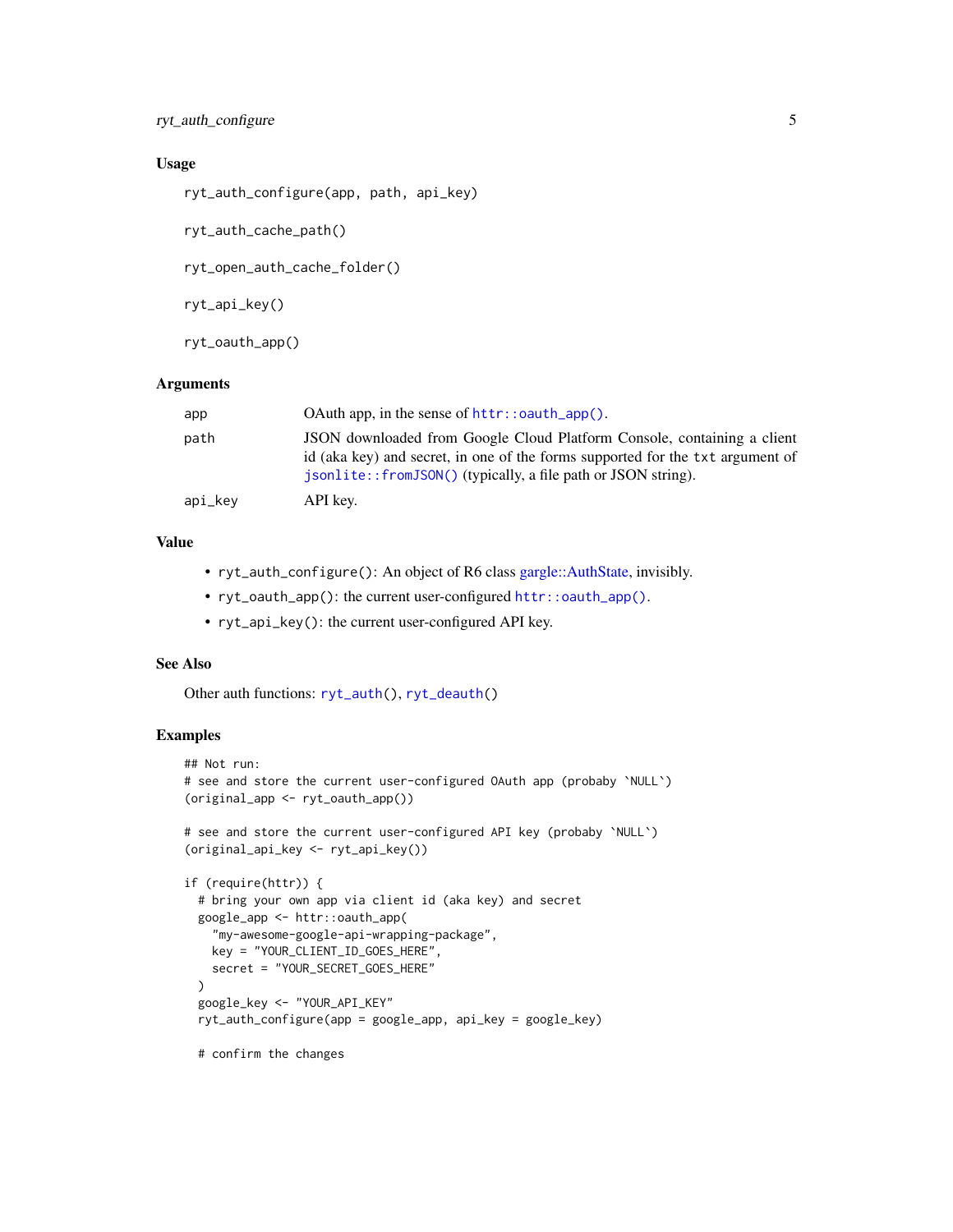# <span id="page-5-0"></span>6 ryt\_deauth

```
ryt_oauth_app()
 ryt_api_key()
 # bring your own app via JSON downloaded from Google Developers Console
 # this file has the same structure as the JSON from Google
 ryt_auth_configure(path = app_path)
 # confirm the changes
 ryt_oauth_app()
}
# restore original auth config
gs4_auth_configure(app = original_app, api_key = original_api_key)
## End(Not run)
```
<span id="page-5-1"></span>ryt\_deauth *Suspend authorization*

#### Description

Put rytstat into a de-authorized state. Instead of sending a token, rytstat will send an API key. This can be used to access public resources for which no Google sign-in is required. This is handy for using rytstat in a non-interactive setting to make requests that do not require a token. It will prevent the attempt to obtain a token interactively in the browser. The user can configure their own API key via [ryt\\_auth\\_configure\(\)](#page-3-1) and retrieve that key via [ryt\\_api\\_key\(\)](#page-3-2). In the absence of a user-configured key, a built-in default key is used.

#### Usage

ryt\_deauth()

#### Value

only suspend authorization

#### See Also

Other auth functions: [ryt\\_auth\\_configure\(](#page-3-1)), [ryt\\_auth\(](#page-1-1))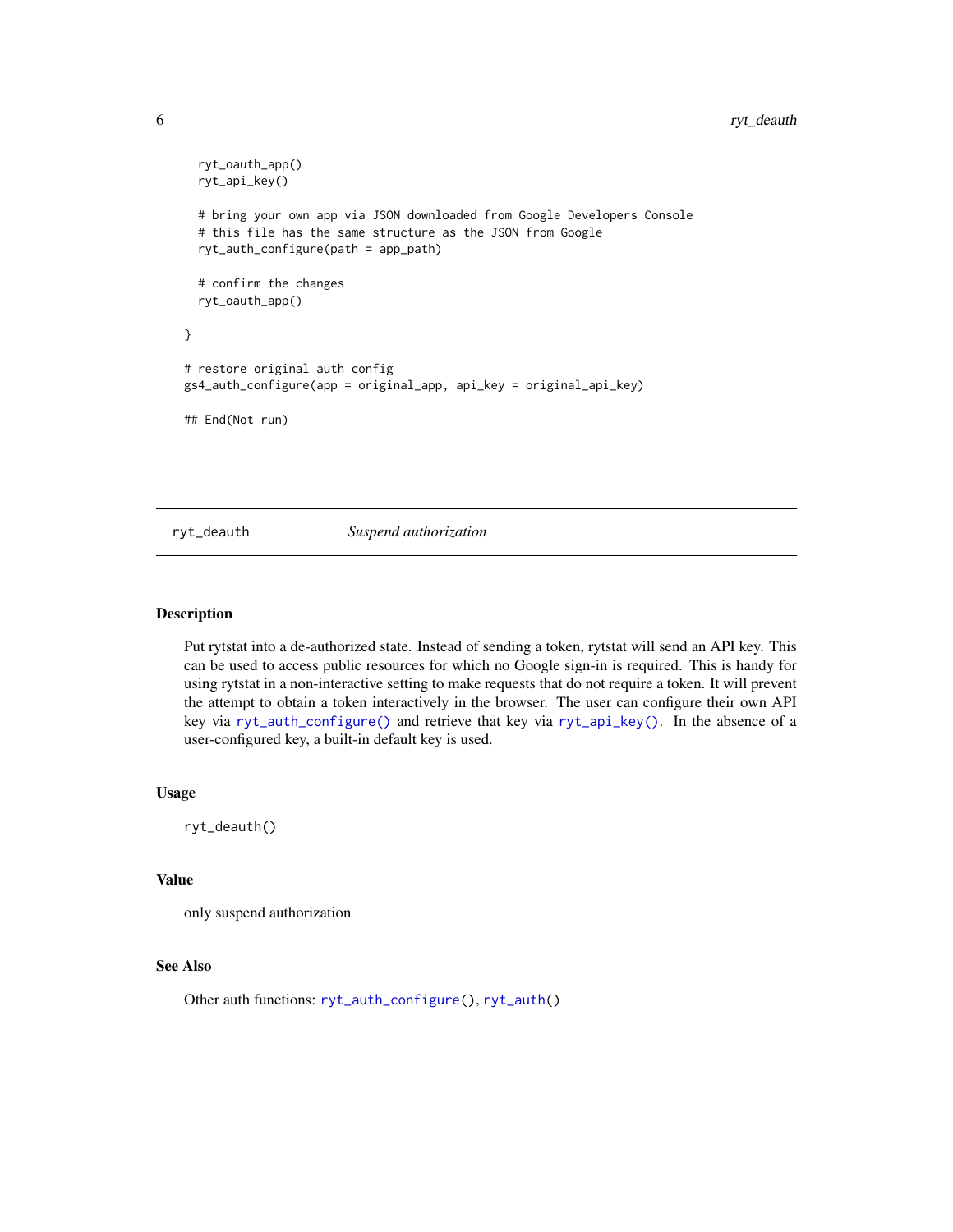<span id="page-6-0"></span>ryt\_get\_analytics *Get statistics from 'YouTube Analytics API'*

#### Description

The YouTube Analytics API enables you to generate custom reports containing YouTube Analytics data. The API supports reports for channels and for content owners.

#### Usage

```
ryt_get_analytics(
 start_date = Sys.Date() - 14,end_date = Sys.Date(),
 metrics = c("views", "estimatedMinutesWatched", "averageViewDuration",
    "averageViewPercentage", "subscribersGained"),
 dimensions = "day",
  filters = NULL
)
```
#### Arguments

| start_date | The start date for fetching YouTube Analytics data. The value should be in<br>YYYY-MM-DD format.                                                                                                                                                                                               |
|------------|------------------------------------------------------------------------------------------------------------------------------------------------------------------------------------------------------------------------------------------------------------------------------------------------|
| end_date   | The end date for fetching YouTube Analytics data. The value should be in<br>YYYY-MM-DD format.                                                                                                                                                                                                 |
| metrics    | Character vector of YouTube Analytics metrics, such as views or likes, dislikes.<br>See the documentation for channel reports or a list of the reports that you can<br>retrieve and the metrics available in each report. The Metrics document contains<br>definitions for all of the metrics. |
| dimensions | Character vector of YouTube Analytics dimensions, such as video or ageGroup, gender.<br>The Dimensions document contains definitions for all of the dimensions.                                                                                                                                |
| filters    | Character vector of filters that should be applied when retrieving YouTube Ana-<br>lytics data. The documentation for channel reports reports identifies the dimen-<br>sions that can be used to filter each report, and the Dimensions document defines<br>those dimensions.                  |

#### Value

tibble with analytics data

# Examples

## Not run: # auth ryt\_auth()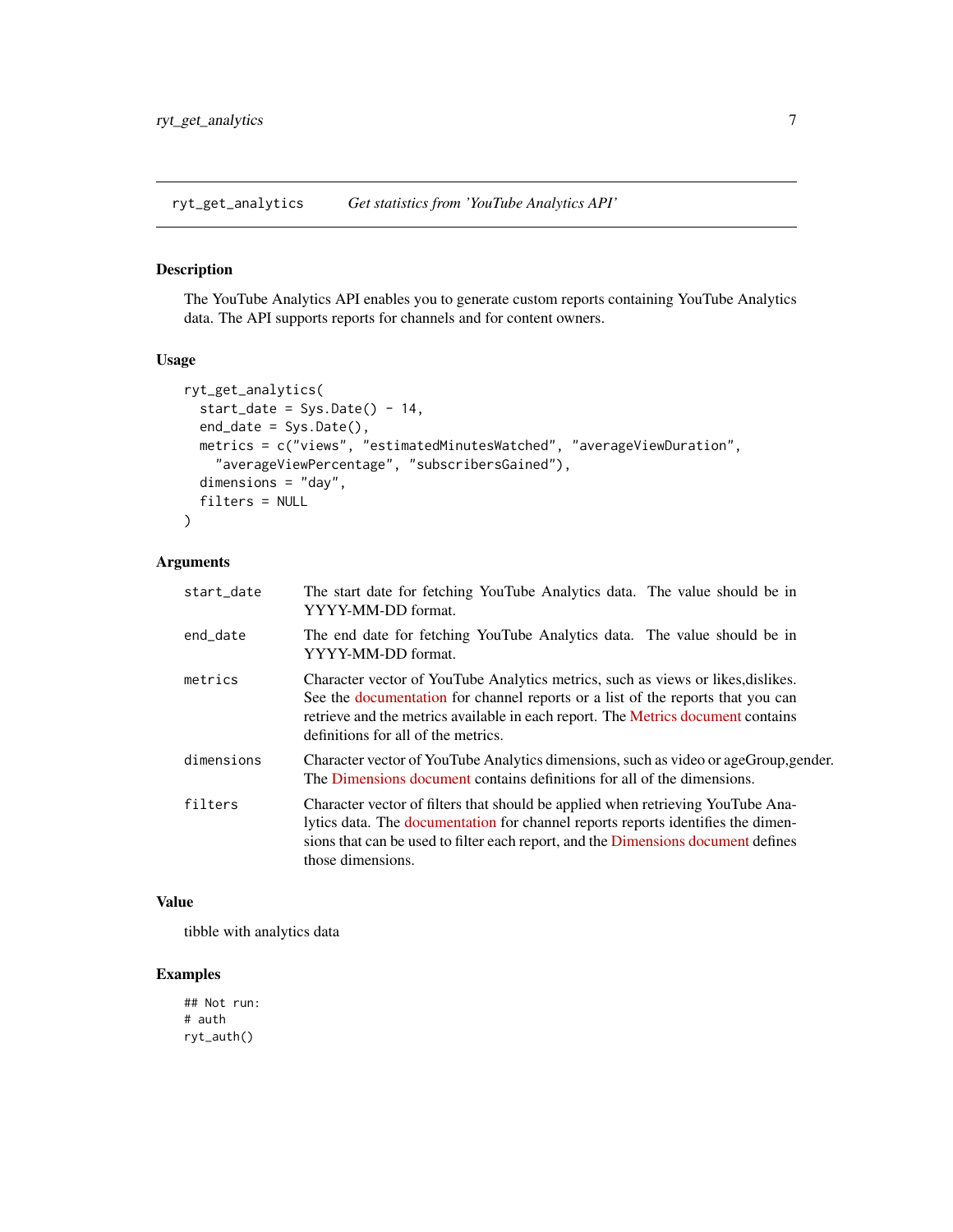```
# get list of your videos
videos <- ryt_get_videos()
# function for loading video stat
get_videos_stat <- function(video_id) {
 data <- ryt_get_analytics(
   metrics = c('views', 'likes', 'dislikes', 'comments', 'shares'),
   filters = stringr::str_glue('video=={video_id}')
 \lambdaif ( nrow(data) > 0 ) {
   data <- mutate(data, video_id = video_id)
}
}
# load video stat
video_stat <- purrr::map_df(videos$id_video_id, get_videos_stat)
# join stat with video metadata
video_stat <- left_join(video_stat,
                        videos,
                        by = c("video_id" = "id_value_id")) %>%
              select(video_id,
                     title,
                     day,
                     views,
                     likes,
                     dislikes,
                     comments,
                     shares)
```

```
## End(Not run)
```
ryt\_get\_channels *Get channel info from 'YouTube API'*

# Description

Get channel info from 'YouTube API'

#### Usage

```
ryt_get_channels(
 fields = c("contentDetails", "id", "snippet", "statistics", "status", "topicDetails")
)
```
#### Arguments

fields Fields of channel metadata, see [API documentation.](https://developers.google.com/youtube/v3/docs/channels/list)

<span id="page-7-0"></span>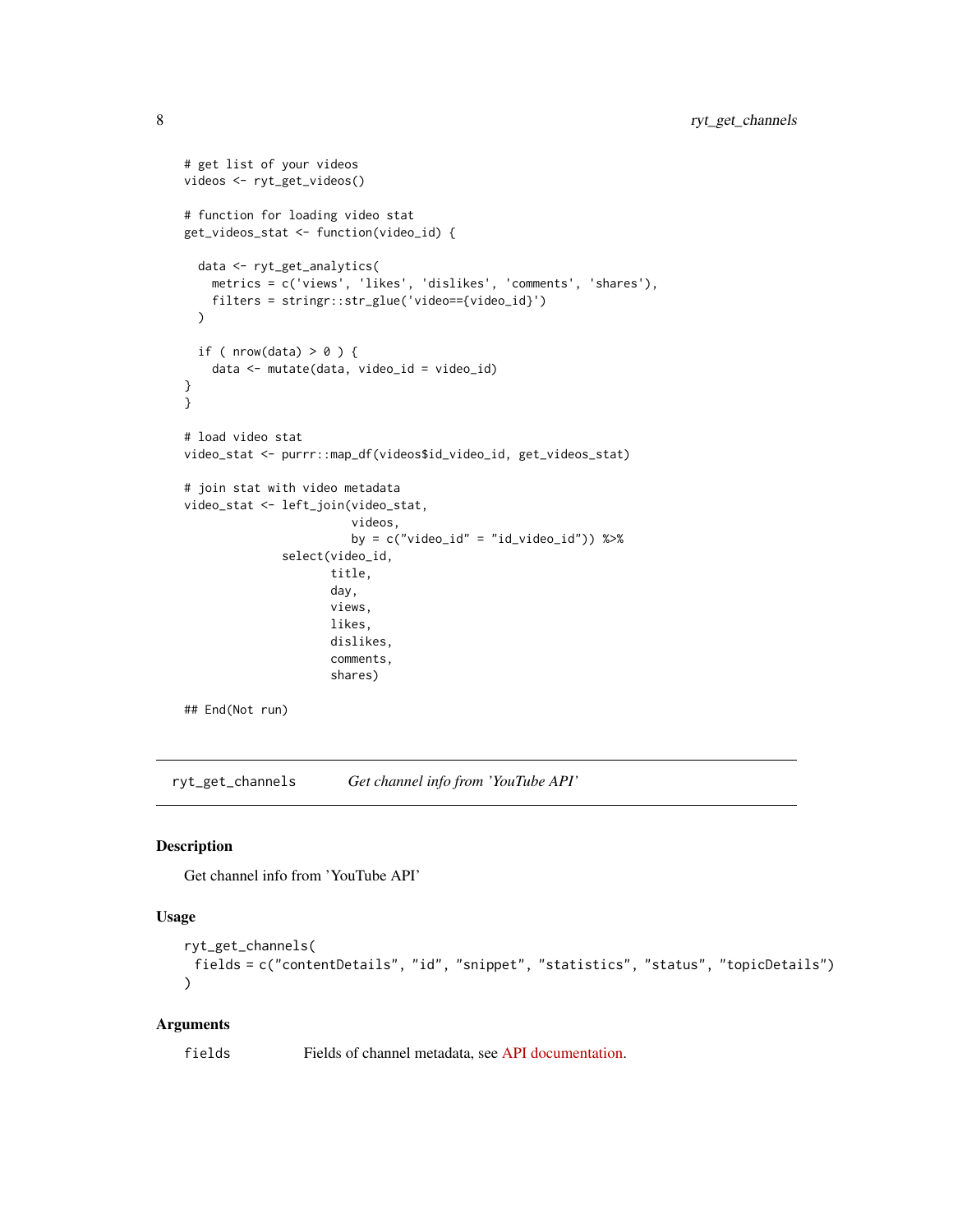# <span id="page-8-0"></span>Value

tibble with channel metadata

# Examples

```
## Not run:
channels <- ryt_get_channels()
```
## End(Not run)

ryt\_get\_channel\_activities

*Returns a list of channel activity events*

# Description

Returns a list of channel activity events

# Usage

```
ryt_get_channel_activities(fields = c("contentDetails", "id", "snippet"))
```
# Arguments

fields Fields of channel metadata, see [API documentation.](https://developers.google.com/youtube/v3/docs/activities/list)

#### Value

tibble with channel activies

# Examples

## Not run:

channel\_activities <- ryt\_get\_channel\_activities()

## End(Not run)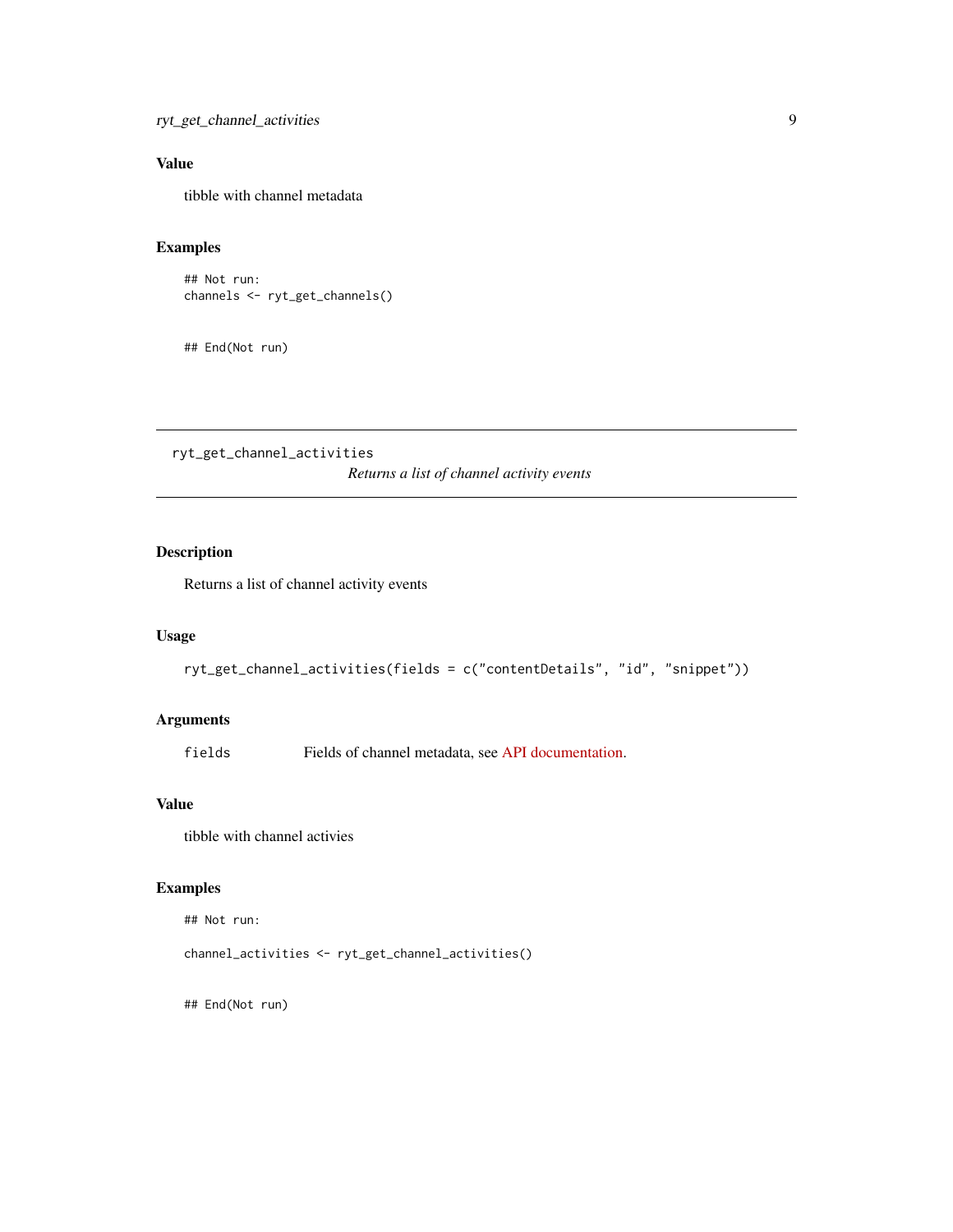<span id="page-9-0"></span>

Returns a list of comment threads of video or channel

# Usage

```
ryt_get_comments(
  video_id = NULL,
  channel_id = NULL,
  text_format = c("plainText", "html")
\mathcal{L}
```
# Arguments

| video_id    | YouTUbe Video ID                                                                                                                                                                  |
|-------------|-----------------------------------------------------------------------------------------------------------------------------------------------------------------------------------|
| channel_id  | YouTube Channel ID                                                                                                                                                                |
| text_format | Set this parameter's value to html or plainText to instruct the API to return the<br>comments left by users in html formatted or in plain text. The default value is<br>plainText |

# Value

tibble with comments

# See Also

[Reporting API Documentation.](https://developers.google.com/youtube/v3/docs/commentThreads/list)

# Examples

```
## Not run:
# all comments
comments <- ryt_get_comments()
# videos comments
video_comments <- ryt_get_comments(video_id = 'fW7gGS^G78')
```
## End(Not run)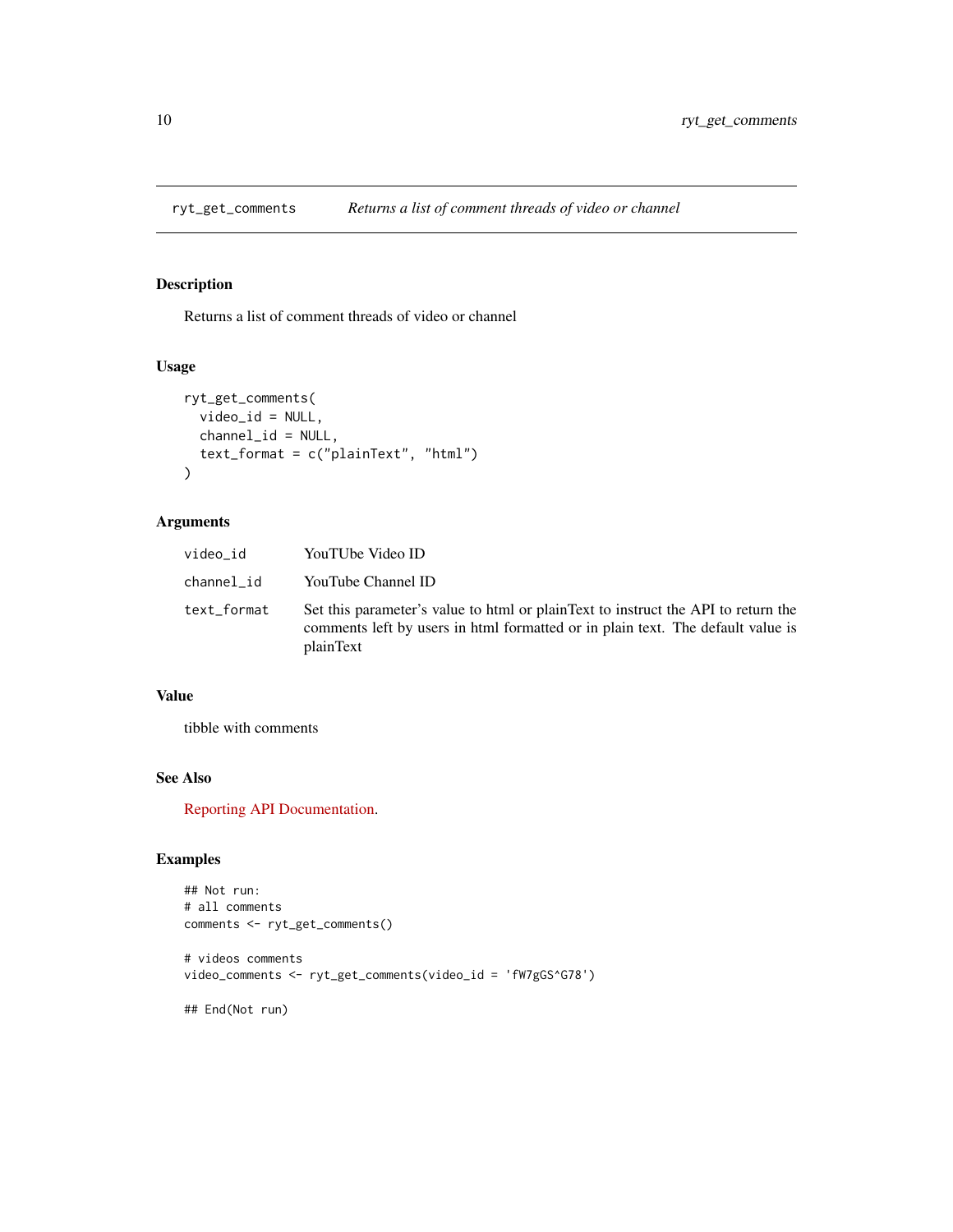<span id="page-10-1"></span><span id="page-10-0"></span>Get playlist from 'YouTube API'

# Usage

```
ryt_get_playlists(
 fields = c("contentDetails", "id", "localizations", "player", "snippet", "status")
)
```
#### Arguments

fields Fields of playist metadata, see [API documentation.](https://developers.google.com/youtube/v3/docs/playlists/list)

# Value

tibble with playlist metadata

ryt\_get\_playlist\_items

*Get playlist items data on 'YouTube'*

#### Description

Get playlist items data on 'YouTube'

#### Usage

```
ryt_get_playlist_items(
 playlist_id,
 fields = c("contentDetails", "id", "snippet", "status"),
 cl = NULL)
```
# Arguments

| plavlist_id | Playlist ID, see ryt_get_playlists.                                                                                                                                                               |
|-------------|---------------------------------------------------------------------------------------------------------------------------------------------------------------------------------------------------|
| fields      | Fields of video metadata, see API documentation.                                                                                                                                                  |
| cl          | A cluster object created by makeCluster, or an integer to indicate number of<br>child-processes (integer values are ignored on Windows) for parallel evaluations<br>(see Details on performance). |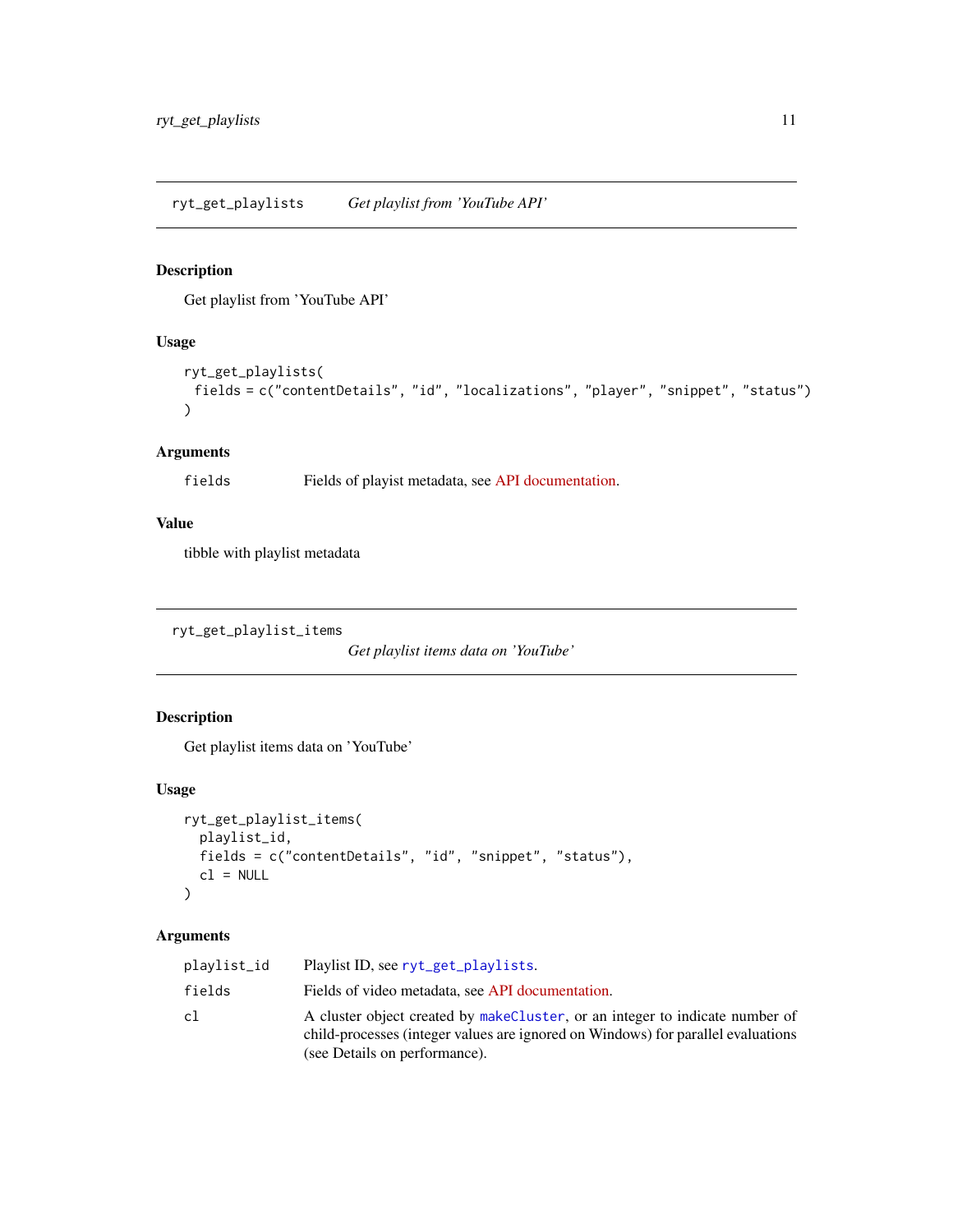#### <span id="page-11-0"></span>Value

tibble with playlist items details

<span id="page-11-1"></span>ryt\_get\_report\_types *Returns a list of report types that the channel or content owner can retrieve. Each item in the list contains an id property, which identifies the report's ID, and you need this value to schedule a reporting job.*

#### <span id="page-11-2"></span>Description

By creating a reporting job, you are instructing YouTube to generate that report on a daily basis. The report is available within 24 hours of the time that the job is created.

Each resource in the response contains an id property, which specifies the ID that YouTube uses to uniquely identify the job. You need that ID to retrieve the list of reports that have been generated for the job or to delete the job.

#### Usage

```
ryt_get_report_types()
```

```
ryt_create_job(
 report_type = c("channel_annotations_a1", "channel_basic_a2", "channel_cards_a1",
    "channel_combined_a2", "channel_demographics_a1", "channel_device_os_a2",
  "channel_end_screens_a1", "channel_playback_location_a2", "channel_province_a2",
  "channel_sharing_service_a1", "channel_playback_location_a2", "channel_province_a2",
  "channel_sharing_service_a1", "channel_subtitles_a2", "channel_traffic_source_a2",
  "playlist_basic_a1", "playlist_device_os_a1", "playlist_playback_location_a1",
    "playlist_province_a1", "playlist_traffic_source_a1")
)
ryt_get_job_list()
ryt_get_report_list(
  job_id,
  created_after = NULL,
  start_time_at_or_after = NULL,
  start_time_before = NULL
\lambdaryt_get_report(download_url)
ryt_get_report_metadata(job_id, report_id)
ryt_delete_job(job_id)
```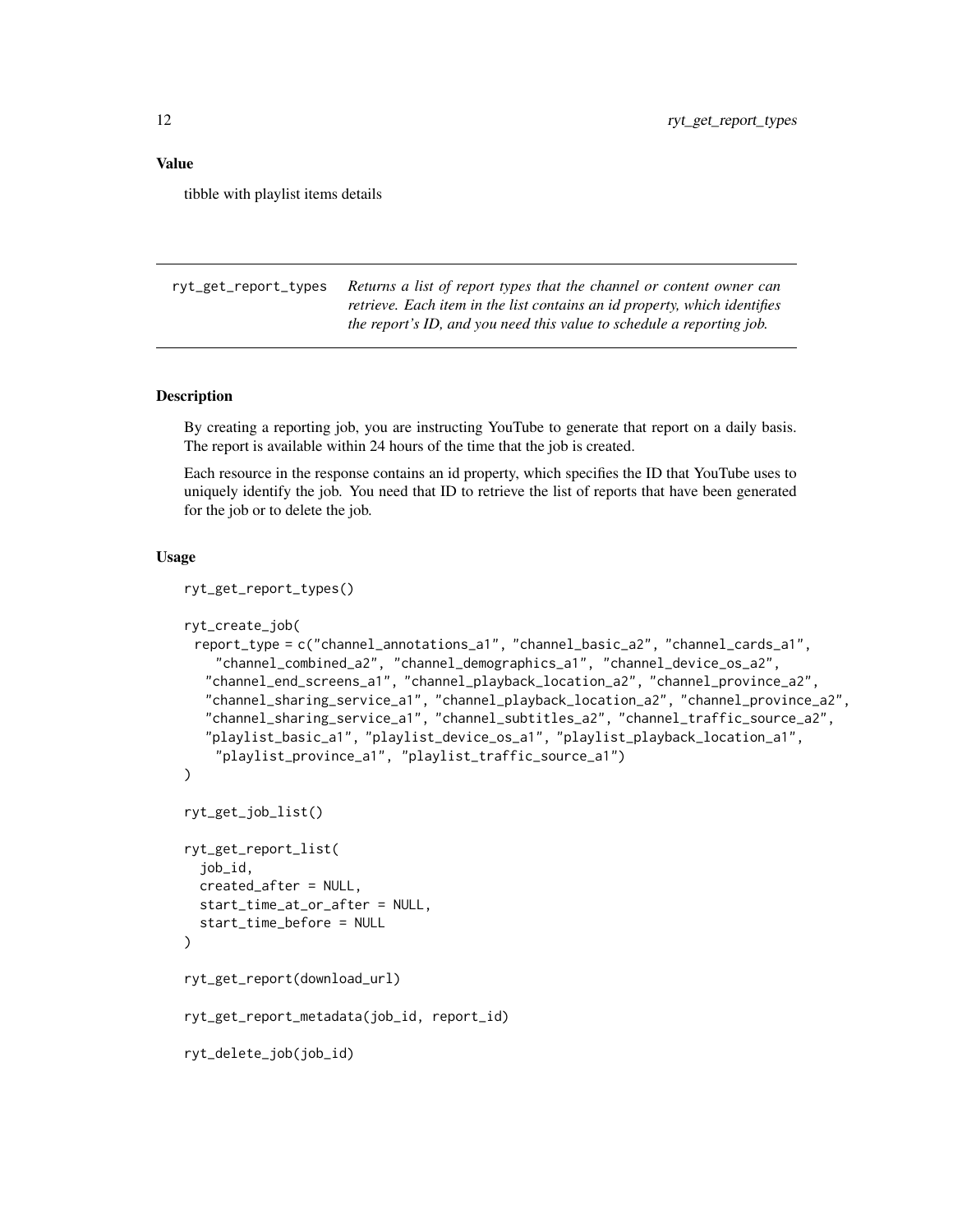#### <span id="page-12-0"></span>Arguments

| report_type            | The type of report that the job creates. The property value corresponds to the id<br>of a reportType as retrieved from the ryt_get_report_types function.                                                                                                                                                                                                                                                                                              |
|------------------------|--------------------------------------------------------------------------------------------------------------------------------------------------------------------------------------------------------------------------------------------------------------------------------------------------------------------------------------------------------------------------------------------------------------------------------------------------------|
| job_id                 | The ID that YouTube uses to uniquely identify the job that is being deleted. Use<br>ryt_get_job_list.                                                                                                                                                                                                                                                                                                                                                  |
| created_after          | If specified, this parameter indicates that the API response should only con-<br>tain reports created after the specified date and time, including new reports with<br>backfilled data. Note that the value pertains to the time that the report is cre-<br>ated and not the dates associated with the returned data. The value is a times-<br>tamp in RFC3339 UTC "Zulu" format, accurate to microseconds. Example:<br>"2015-10-02T15:01:23.045678Z". |
| start_time_at_or_after |                                                                                                                                                                                                                                                                                                                                                                                                                                                        |
|                        | This parameter indicates that the API response should only contain reports if<br>the earliest data in the report is on or after the specified date. Whereas the cre-<br>atedAfter parameter value pertains to the time the report was created, this date<br>pertains to the data in the report. The value is a timestamp in RFC3339 UTC<br>"Zulu" format, accurate to microseconds. Example: "2015-10-02T15:01:23.045678Z".                            |
| start_time_before      |                                                                                                                                                                                                                                                                                                                                                                                                                                                        |
|                        | This parameter indicates that the API response should only contain reports if the<br>earliest data in the report is before the specified date. Whereas the created After<br>parameter value pertains to the time the report was created, this date pertains to<br>the data in the report. The value is a timestamp in RFC3339 UTC "Zulu" format,<br>accurate to microseconds. Example: "2015-10-02T15:01:23.045678Z".                                  |
| download_url           | download URL, you can get it by ryt_get_report_list or ryt_get_report_metadata                                                                                                                                                                                                                                                                                                                                                                         |
| report_id              | The ID that YouTube uses to uniquely identify the report that is being retrieved.<br>Use ryt_get_report_list                                                                                                                                                                                                                                                                                                                                           |

#### Value

ryt\_get\_report\_types: tibble with report types

ryt\_reports\_create\_job: No return value, called for side effects

ryt\_get\_job\_list: tibble with jobs metadata

ryt\_get\_report\_list: tibble with reports metadata

ryt\_get\_report: tibble with report data

ryt\_get\_report\_metadata: list with report metadata

ryt\_reports\_delete\_job: No return value, called for side effects

# See Also

[Reporting API Documentation: Method reportTypes.list.](https://developers.google.com/youtube/reporting/v1/reference/rest/v1/reportTypes/list)

[Reporting API Documentation: Method jobs.create](https://developers.google.com/youtube/reporting/v1/reference/rest/v1/jobs/create)

[Reporting API Documentation: Method jobs.list](https://developers.google.com/youtube/reporting/v1/reference/rest/v1/jobs/list)

[Reporting API Documentation: Method jobs.reports.list](https://developers.google.com/youtube/reporting/v1/reference/rest/v1/jobs.reports/list)

[Reporting API Documentation: Data Model](https://developers.google.com/youtube/reporting/v1/reports)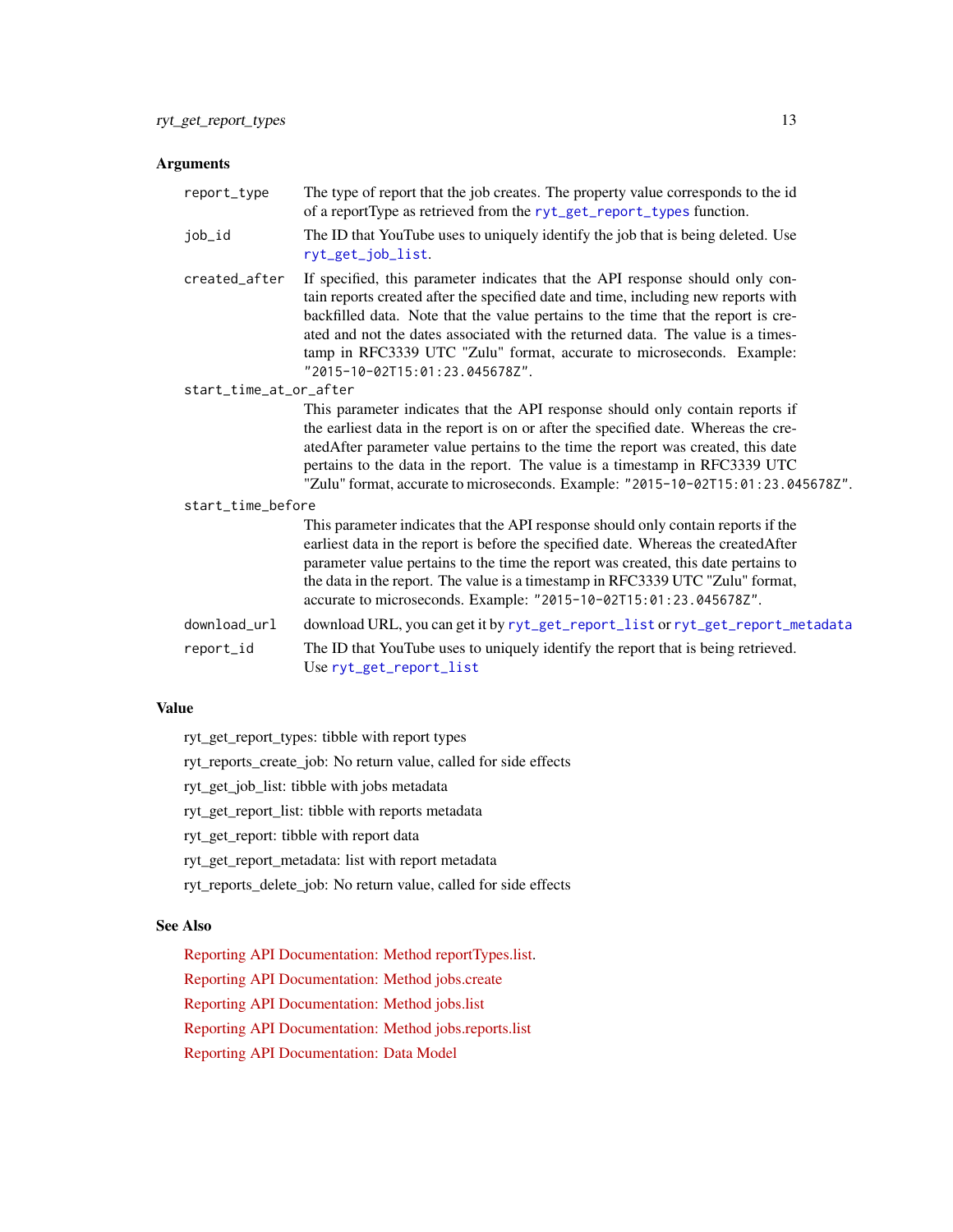<span id="page-13-0"></span>[Reporting API Documentation: Method jobs.reports.get](https://developers.google.com/youtube/reporting/v1/reference/rest/v1/jobs.reports/get) [Reporting API Documentation: Method jobs.delete](https://developers.google.com/youtube/reporting/v1/reference/rest/v1/jobs/delete)

#### Examples

```
## Not run:
# auth
ryt_auth('me@gmail.com')
# get reporting data
## create job
ryt_reports_create_job('channel_basic_a2')
## get job list
jobs <- ryt_get_job_list()
## get job report list
reports <- ryt_get_report_list(
  job_id = jobs$id[1],
  created_after = '2021-10-20T15:01:23.045678Z'
)
## get report data
data <- ryt_get_report(
  download_url = reports$downloadUrl[1]
\mathcal{L}## delete job
ryt_reports_delete_job(jobs$id[1])
## End(Not run)
```
<span id="page-13-1"></span>ryt\_get\_videos *Get list of your videos from 'YouTube'*

# Description

Get list of your videos from 'YouTube'

#### Usage

```
ryt_get_videos()
```
#### Value

tibble with video list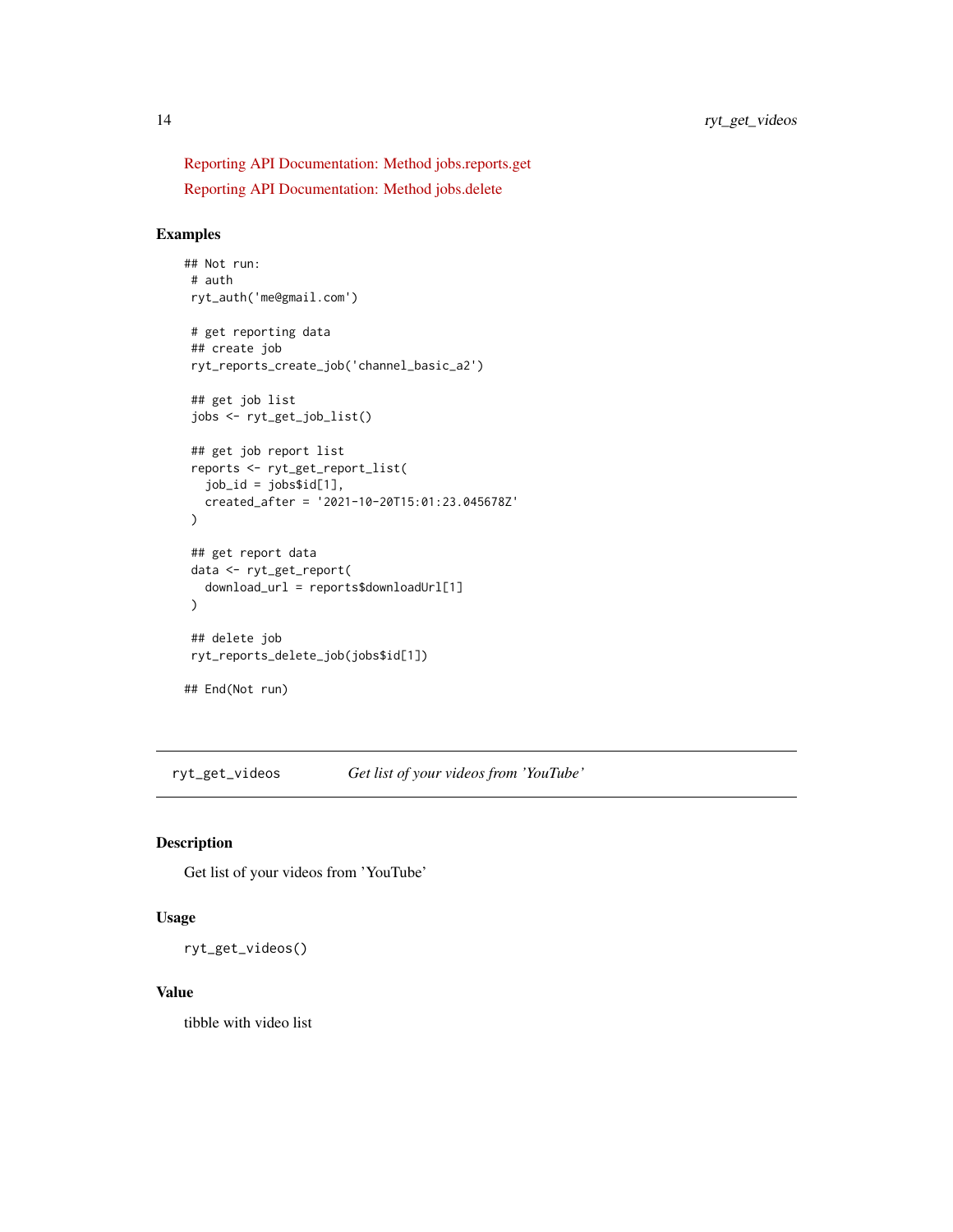<span id="page-14-0"></span>ryt\_get\_video\_details *Get detail data of your videos on 'YouTube'*

#### Description

Get detail data of your videos on 'YouTube'

#### Usage

```
ryt_get_video_details(
 video_id,
 fields = c("contentDetails", "fileDetails", "id", "liveStreamingDetails",
  "localizations", "player", "processingDetails", "recordingDetails", "snippet",
   "statistics", "status", "suggestions", "topicDetails"),
 cl = NULL)
```
# Arguments

| video_id | Video ID, see ryt_get_videos.                                                                                                                                                                     |
|----------|---------------------------------------------------------------------------------------------------------------------------------------------------------------------------------------------------|
| fields   | Fields of video metadata, see API documentation.                                                                                                                                                  |
| cl       | A cluster object created by makeCluster, or an integer to indicate number of<br>child-processes (integer values are ignored on Windows) for parallel evaluations<br>(see Details on performance). |

# Value

tibble with video details

#### Examples

```
## Not run:
# get all videos
videos <- ryt_get_videos()
# get videos metadata
videos_details <- ryt_get_video_details(
    video_id = videos$id_video_id
)
## End(Not run)
```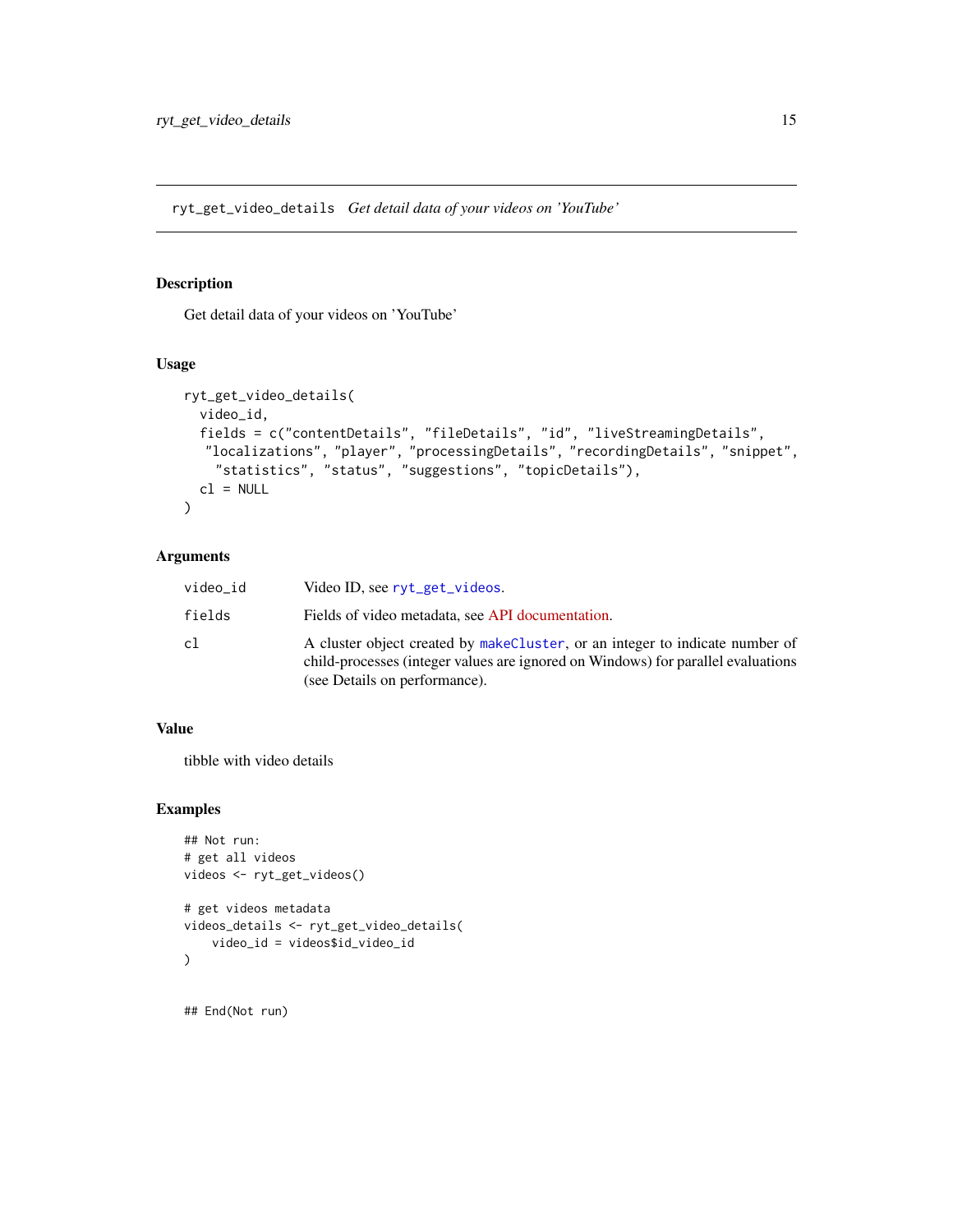<span id="page-15-2"></span><span id="page-15-0"></span>

Reports whether rytstat has stored a token, ready for use in downstream requests.

#### Usage

ryt\_has\_token()

#### Value

Logical.

#### See Also

Other low-level API functions: [ryt\\_token\(](#page-15-1))

<span id="page-15-1"></span>ryt\_token *Produce configured token*

#### Description

For internal use or for those programming around the YouTube API. Returns a token pre-processed with [httr::config\(\)](#page-0-0). Most users do not need to handle tokens "by hand" or, even if they need some control, [ryt\\_auth\(\)](#page-1-1) is what they need. If there is no current token, [ryt\\_auth\(\)](#page-1-1) is called to either load from cache or initiate OAuth2.0 flow. If auth has been deactivated via [ryt\\_deauth\(\)](#page-5-1), ryt\_token() returns NULL.

#### Usage

ryt\_token()

# Value

A request object (an S3 class provided by [httr\)](#page-0-0).

#### See Also

Other low-level API functions: [ryt\\_has\\_token\(](#page-15-2))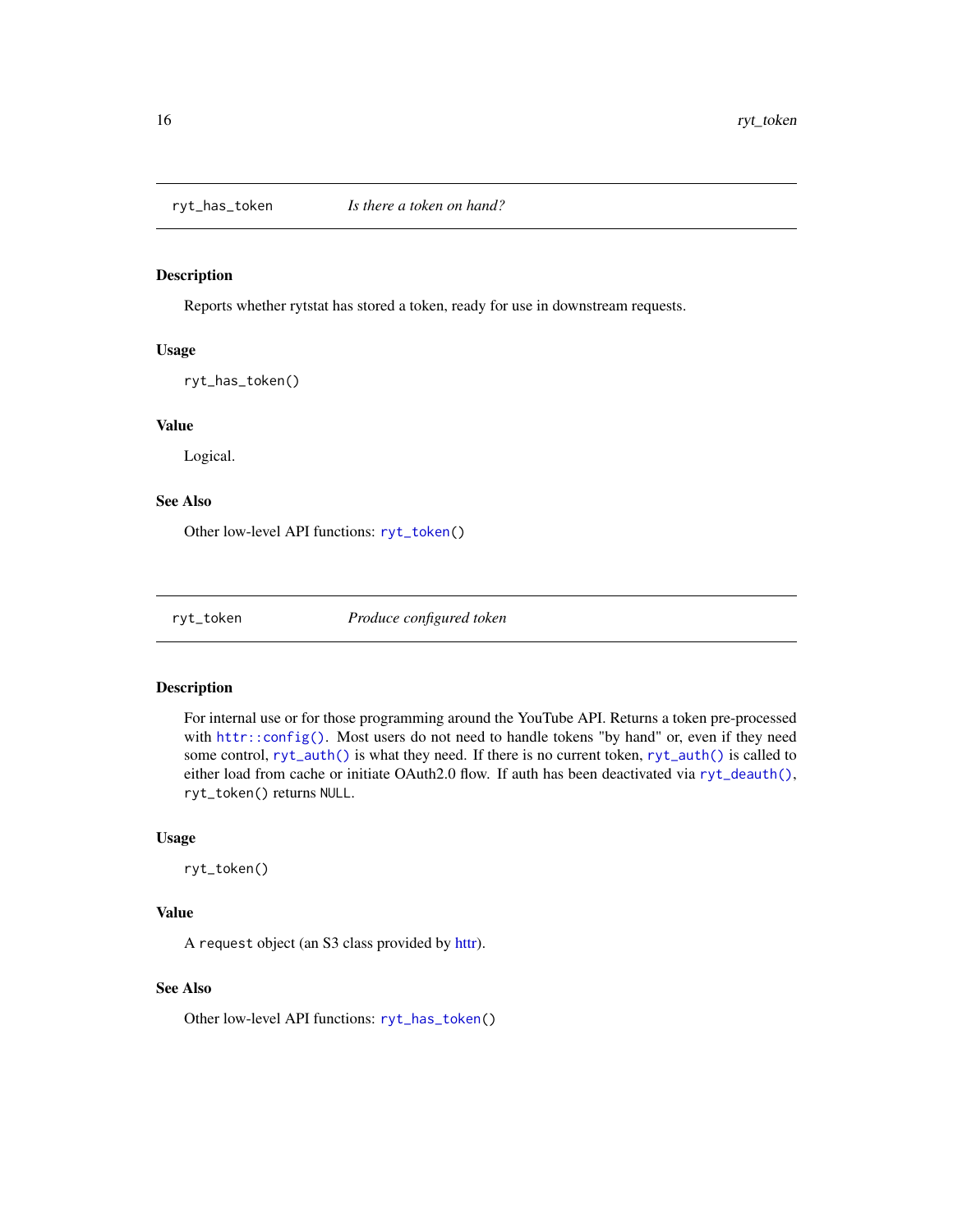<span id="page-16-0"></span>

Reveals the email address of the user associated with the current token. If no token has been loaded yet, this function does not initiate auth.

# Usage

ryt\_user()

#### Value

An email address or, if no token has been loaded, NULL.

#### See Also

[gargle::token\\_userinfo\(\)](#page-0-0), [gargle::token\\_email\(\)](#page-0-0), [gargle::token\\_tokeninfo\(\)](#page-0-0)